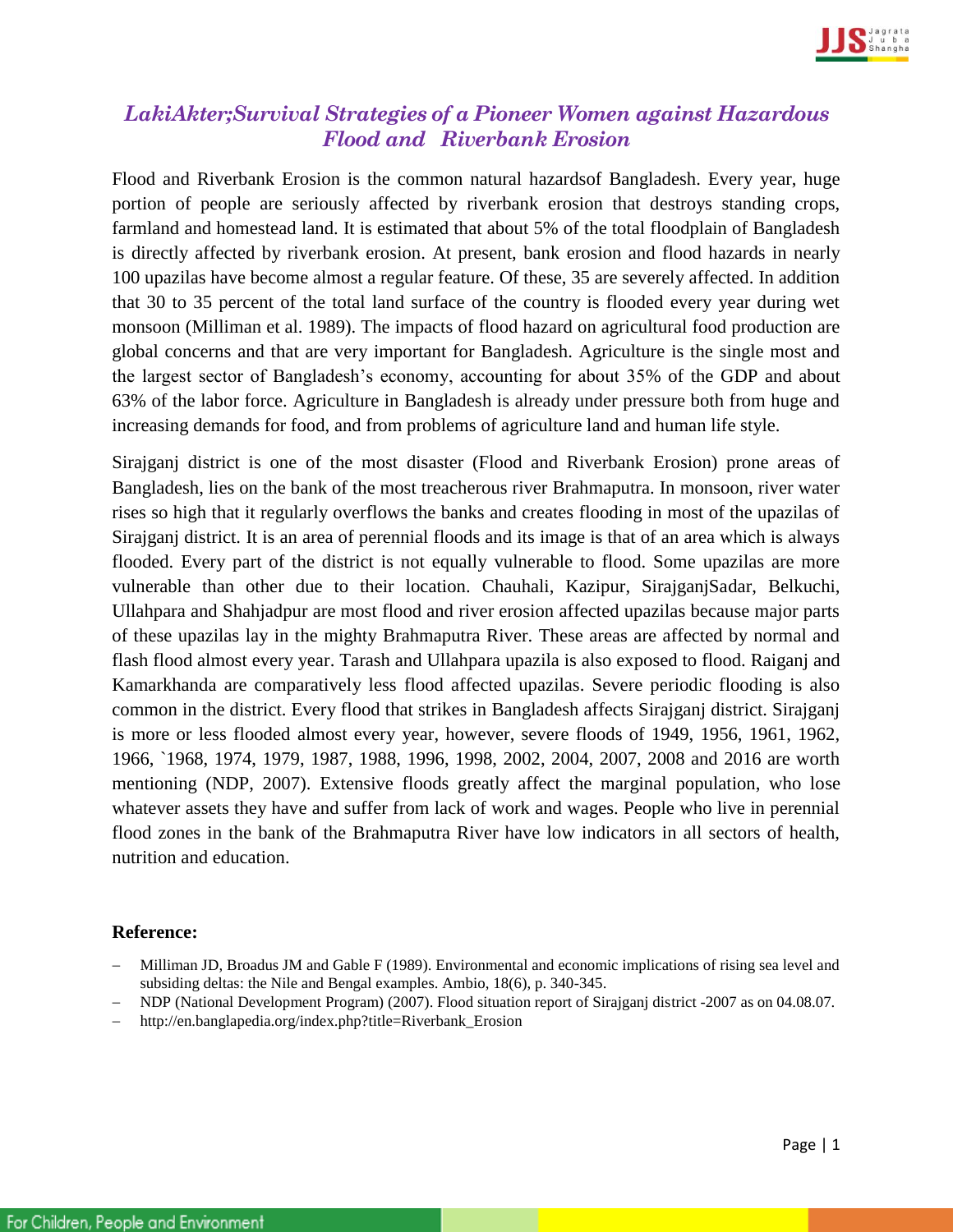

Laki Akhter, a hardworking and self-employed woman has been living in Mansurnagor Union of Kazipur Upazila underSirajganj District for the last 38 years. She was born in 1978, Shalgram village of Mansurnagor Union. She got married withNazrul Islam in 1997. Nazrul Islam is a school teacher andthey have two daughters and one son. All of them are studied in nearby local primary school. She shifted her house 4 times because of destructive river erosion. In 1984 her family was shifted in Charsishua village of Mansurnagor Union under Kazipur



Upazila. She was experienced the massive flood of 1988. In that time all of her assets, houses and crops were gone under water. Then she along with his family moved to Shalgram village in 1989. In 1991, her houses and assets again gone into river due to massive attack of river erosion and they were shifted the other part of the village. Unfortunately in 1992, the other portion of Shalgram village also gone into river due to sudden attack of massive river erosion. At that time they were bound to move South Kumaribari Village of Mansurnagor Union under kazipur upazila Sirajganj. She told us that her father had 24 capita agricultural land in Shalgram village, all of the land were gone into river due to this massive river erosion. At that time her family was in a phenomenal economic crisis. All of their assets, agricultural lands and houses were destroyed in that time. Laki Akhter was the elder child of her parents and she had to struggle a lot in that time.

After her marriage in 1997, she started living permanently in South Kumaribari Village of Mansurnagor Union. She told us that the village is not far away from the mighty Brahmaputra River (1 kilometer away) that's why they are always scared to be victim of river erosion. She said that almost every year flood occurred in this area and destroyed their crops and assets. She said that flood occurs especially in the month of Ashar, Srabon and Vadra and almost three months of a year flood water remains in this area. She told us that in last 10 years they faced three massive flood in 2003, 2007 and 2016. Among them the flood in 2016 was up to the list. In that timethe flood water flowed over 7 feet from the danger level. She said us that floods create huge problem on their lives and livelihoods. During flood, women and girls faced difficulties for sanitation and hygiene management. Drinking water and fuel wood is become a major problem during flood time.

Agriculture is the main occupation as well as earning sourceof the villagers for their livelihoods. People are generally engaged in Agricultural works. Most of them are tenant farmers and only few of them have their own land for cultivation. People are also engaged in fishing but they are very few in number. Major crops for production are Maize, pepper, mustard, paddy, jute, pulse, paddy, nuts, onions, Kalijira and some sorts of vegetables. In ten years ago people were also cultivated wheat and potato crops. LakiAkter said that only one season (Boro) cultivation is possible in South Kumaribari village because in rainy season, all the agricultural land are gone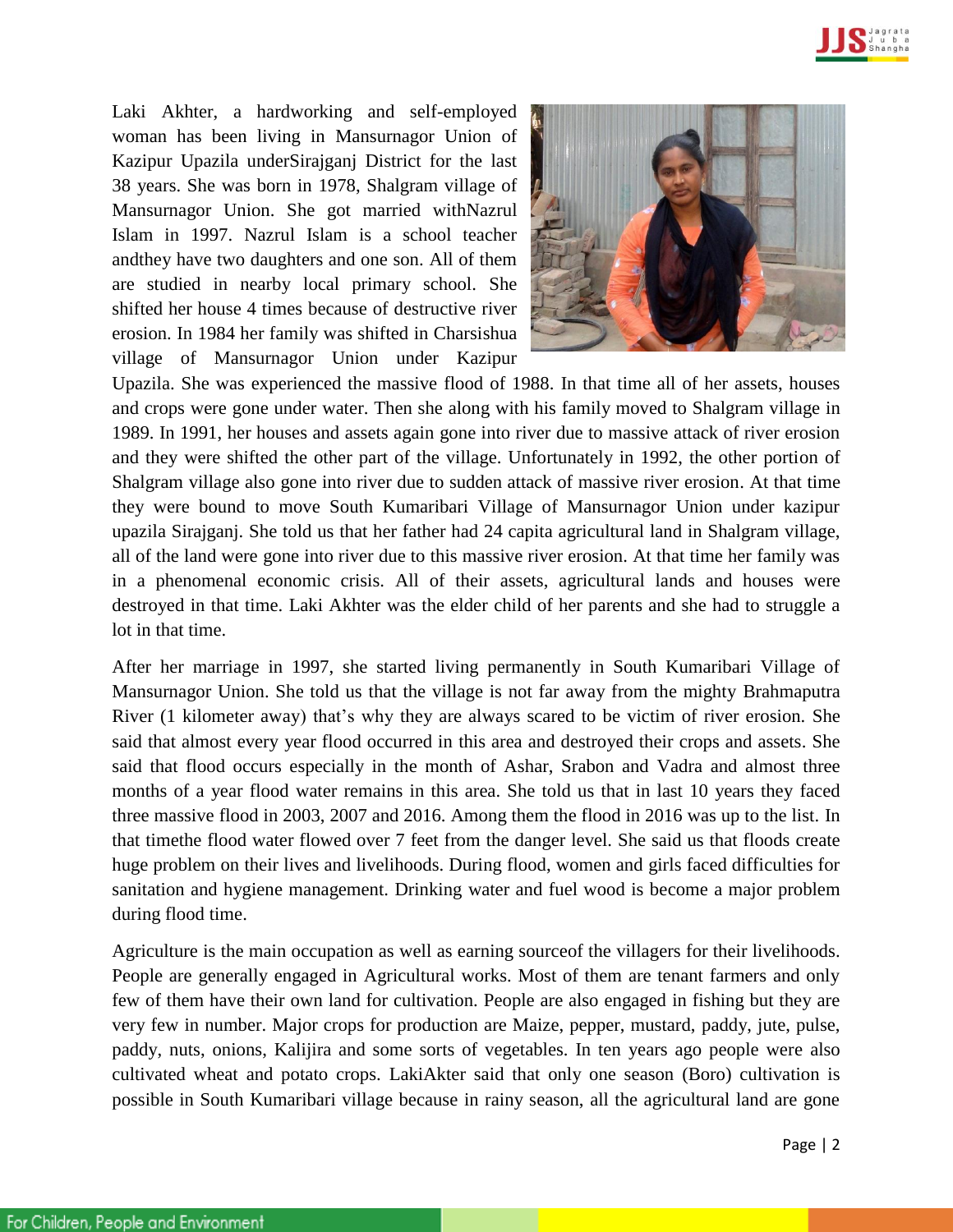

under water. LakiAkher has 4 capita agricultural land and they cultivatemaize, pepper, paddy, jute, and vegetables in their crop land.In the month of Chaitra (Bengali month), they harvest Maize and In Jaistha(Bengali month), they harvest IRRI Paddy. Most of the farmers are now produced Maize in the replacement of Paddy. Because it needs minimum labor and provides much profit. Women in this village, also extensively engaged with agriculture. Generally women cultivates pepper and nuts and they are also worked as an agri-labor. Women also participate in paddy harvesting, pepper harvesting, livestock rearing and hiring in the field.

Ground water is generally used for irrigation. Shallow pumping (90 feet) generally used in Mansurnagor union for irrigation purposes. 3 to 4 times irrigation is needed for both Maize and Pepper cultivation. There is no need for irrigation water in mustard cultivation. In case of Paddy cultivation, irrigation water is also essential but now a day people are more focused on cultivating Maize, Pepper and Mustard crops. Participants said that 1 liter diesel oil is needed for 1 hour irrigation (approximately 65 taka per liter). They also mentioned that due to excessive price of diesel oil, they have to face an acute problem for maintaining continuous irrigation. Another important issues are char areas soil absorb much water that's why they have to irrigate their crop land continuously.

People generally use tube-well water for drinking purposes. Few safe water options are available in this area and those are far away from their place of residence and they have to spend a lot of time for availing waters from the tube-wells. Especially women and girls suffered a lot on this purposes. In the time of natural disasters all the drinking water options are gone under water and they faced an acute crisis of safe drinking water. At that time they mix Fitkiri with the river water for purification and then use for drinking. People also use river water for bathing and washing their cattle's and household chores.People who are living beside the bank of the river they use river water for irrigation purposes. During flood, women face a lot of problems and it is hard to bring up their children, cook and collect drinking water for their family because they have to collect water from other villages by boat. She also told that during flood several waterborne diseases breakout in an epidemic form such as diarrhea.

Poverty is one of the major problem in this village and most of the people of this village live below the poverty line. Disasters like flood and river erosion destroy their livelihoods and they have to remain unemployed around half of a year. As a result people changes their occupation and they have to move other areas in search of better livelihoods. Seasonal or temporary migration rate is relatively high in this village because of the geographical location of this village (three districts (Jamalpur, Bogra and Sirajganj are situated from the boundary line of the village). People of this areas migrate to other places (Jamalpur, Barishal, Sylhet, Dhaka and Mymensing) in search of employment and generally engaged with day laboring works like rickshaw pulling, garments, jute mills, road and building construction. In the time of disaster male are going outside in search of livelihoods and women are in stayed in the village for taking care of their children and other family members.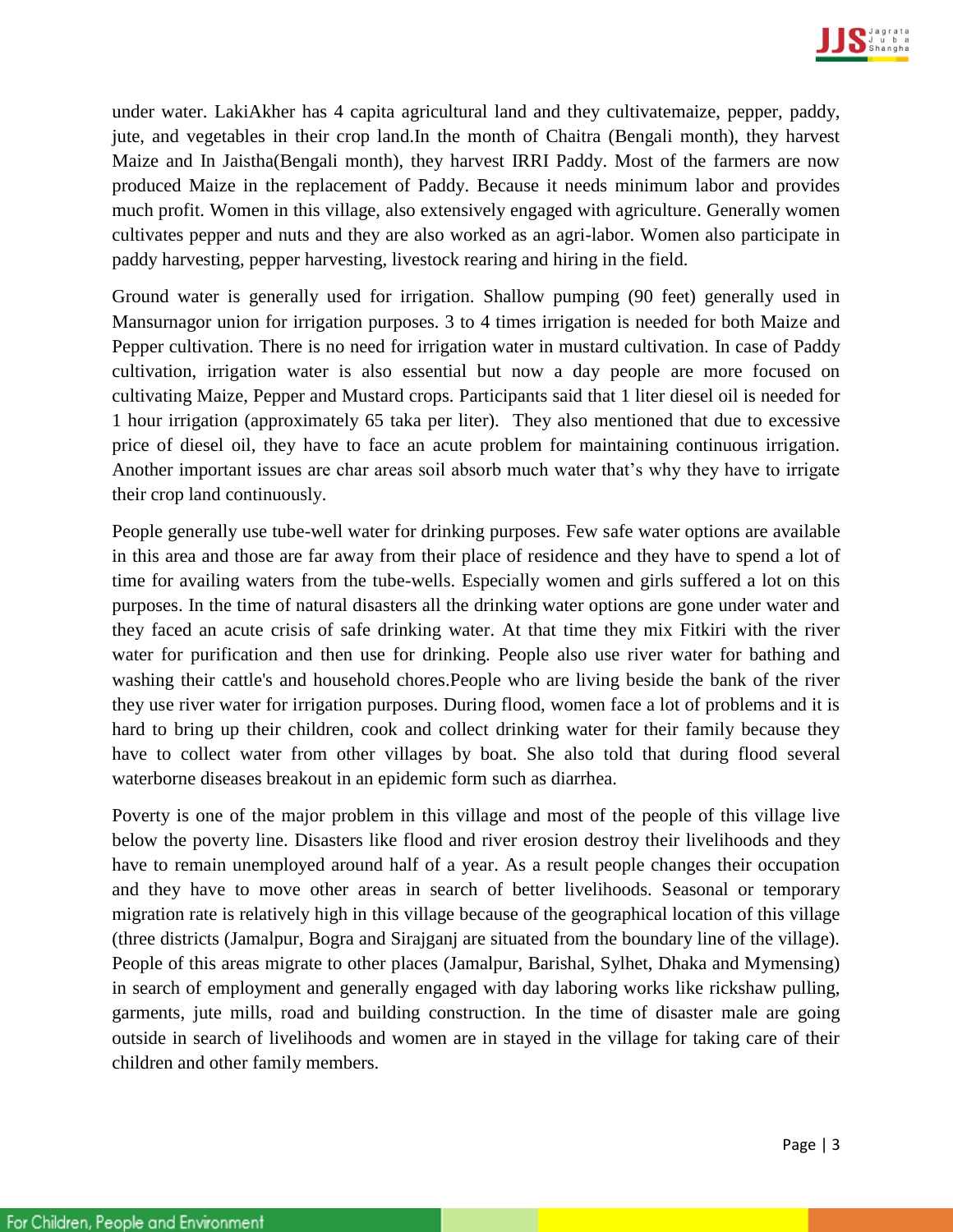

Women in this areahave the rights for taking decision both at household and society level. LakiAkterhelself engaged in several social development works. Since 2003 she started working as a female volunteer of Souhardho project implemented by Care Bangladesh. This project mainly worked for Household Plinth Level Raising, Homestead Gardening, Water, Sanitation and Hygiene (WaSH), DRR training for women and Women's participation in income generating activities. In 2007 she was also involved with Jamuna River Development Project (JRDP) which was mainly worked for elder and Mass education. In 2011 she was also worked with Char Livelihood Programme (CLP) Project. This project mainly worked for providing livelihood training and support, social awareness raising, health and nutrition support, flood protection and employment generation, Water, Sanitation and Hygiene activities and Market Development. In 2013, she again worked with Care Bangladesh on their Souhardho – 2 Project which was mainly worked for agricultural and communication development of Sirajganj district. She is an active member of village level child marriage protection committee. She also encouraged other women for participating social works and several income generating activities.

LakiAkter said that people of this area have limited knowledge on water policies and treaty for trans-boundary Brahmaputra river water management issues. Unfortunately they have no clear perception on this issues. People of this area don't get any sorts of benefits or facilities through these government water laws, policies and water treaty. They always struggle for their basic rights and most important



one is that for their existence. CARE Bangladesh, a non-government organization provide some sorts of support to cope up with the natural disaster. Under this project they raised poor household's plinth level and also constructed some roads for ensuring good communication system. Because of occurring flood at regular interval, unfortunately all the roads are destroyed.Local government institution also provide some VGD and VGF support especially for poor and marginalized families. Unfortunately the support are very low in amount and very few in number. There is no Flood shelter in this village. In disaster period, people took shelter in nearby primary schools and market areas. She also added that less rainfall, drought and excessive temperature are also found in this area due to adverse effects of climate changes.Child marriage is still in alarming rate in these areas because of illiteracy and social prejudices. They urging from all the related government authorities and NGOs for a sustainable solution for their miserable livelihood. She suggested that government should prepare a large dams for controlling destructive river erosion and should conduct regular dredging for increasing river navigation.

## **Prepared By:**